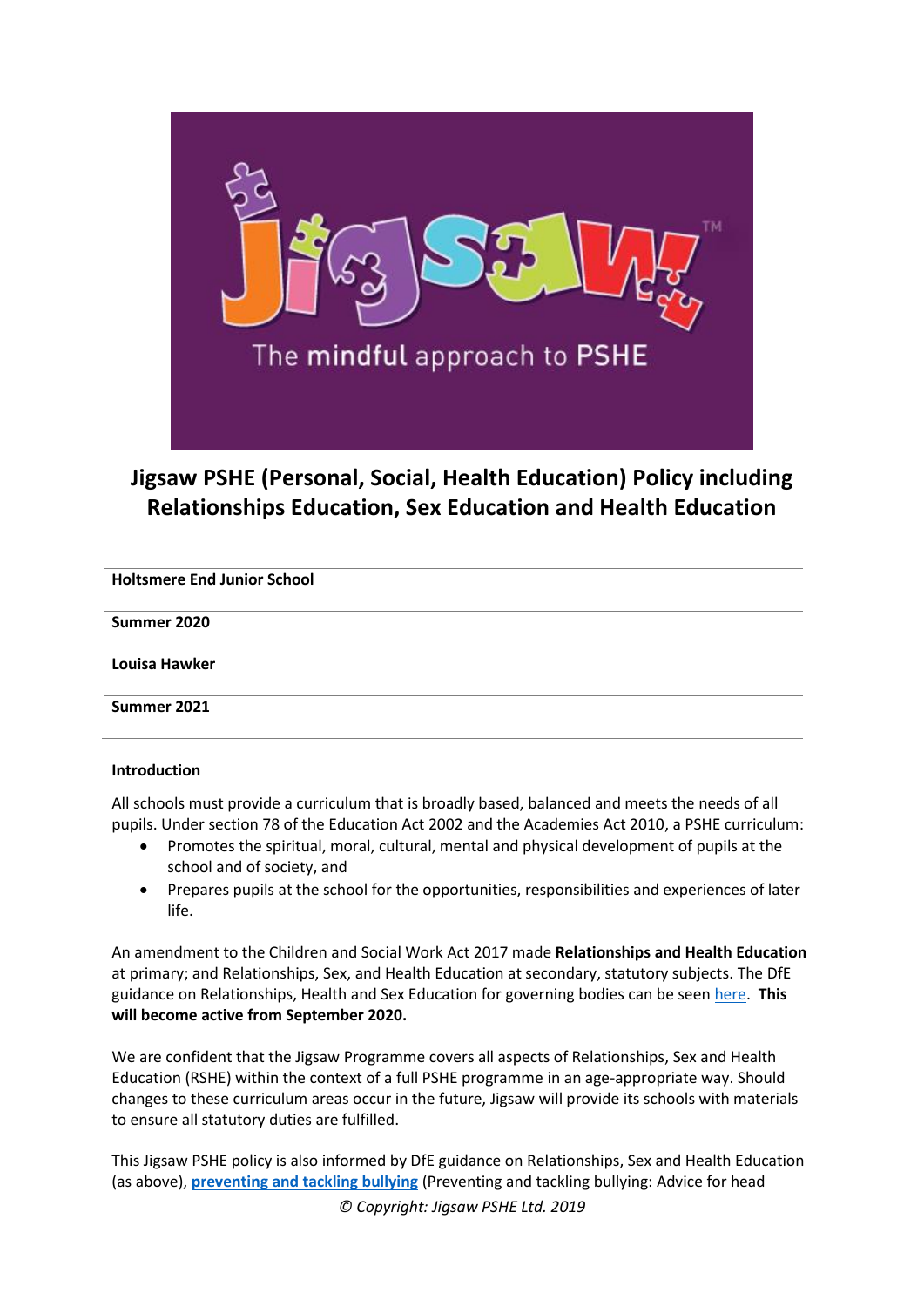teachers, staff and governing bodies, July 2013, updated 2017), **[Drug and Alcohol Education](https://www.gov.uk/government/publications/dfe-and-acpo-drug-advice-for-schools)** (DfE and ACPO drug advice for schools: Advice for local authorities, headteachers, school staff and governing bodies, September 2012), **[safeguarding](http://www.education.gov.uk/schools/guidanceandadvice?f_category=Safeguarding&page=1)** (Working Together to Safeguard Children: A guide to inter-agency working to safeguard and promote the welfare of children, March 2013 and **[Keeping](https://www.gov.uk/government/publications/keeping-children-safe-in-education--2)  [Children Safe in Education, 2018](https://www.gov.uk/government/publications/keeping-children-safe-in-education--2)**) and **[equality](http://www.education.gov.uk/aboutdfe/advice/f00215460/equality-act-2010-departmental-advice)** (Equality Act 2010: Advice for school leaders, school staff, governing bodies and local authorities, revised June 2014).

The Jigsaw Programme meets all the outcomes in the PSHE Association Programmes of Study, 2017.

## **Aim of the Jigsaw PSHE policy**

To provide pupils with the knowledge, understanding, attitudes, values and skills they need in order to reach their potential as individuals and within the community.

Pupils are encouraged to take part in a wide range of activities and experiences across and beyond the curriculum, contributing fully to the life of their school and communities. In doing so they learn to recognise their own worth, work well with others and become increasingly responsible for their own learning. They reflect on their experiences and understand how they are developing personally and socially, tackling many of the spiritual, moral, social and cultural issues that are part of growing up.

They learn to understand and respect our common humanity; diversity and differences so that they can go on to form the effective, fulfilling relationships that are an essential part of life and learning.

In our school we choose to deliver Personal, Social, Health Education using Jigsaw, the mindful approach to PSHE.

#### **Objectives/Pupil learning intentions:**

Jigsaw PSHE will support the development of the skills, attitudes, values and behaviour, which enable pupils to:

- Have a sense of purpose
- Value self and others
- Form relationships
- Make and act on informed decisions
- Communicate effectively
- Work with others
- Respond to challenge
- Be an active partner in their own learning
- Be active citizens within the local community
- Explore issues related to living in a democratic society
- Become healthy and fulfilled individuals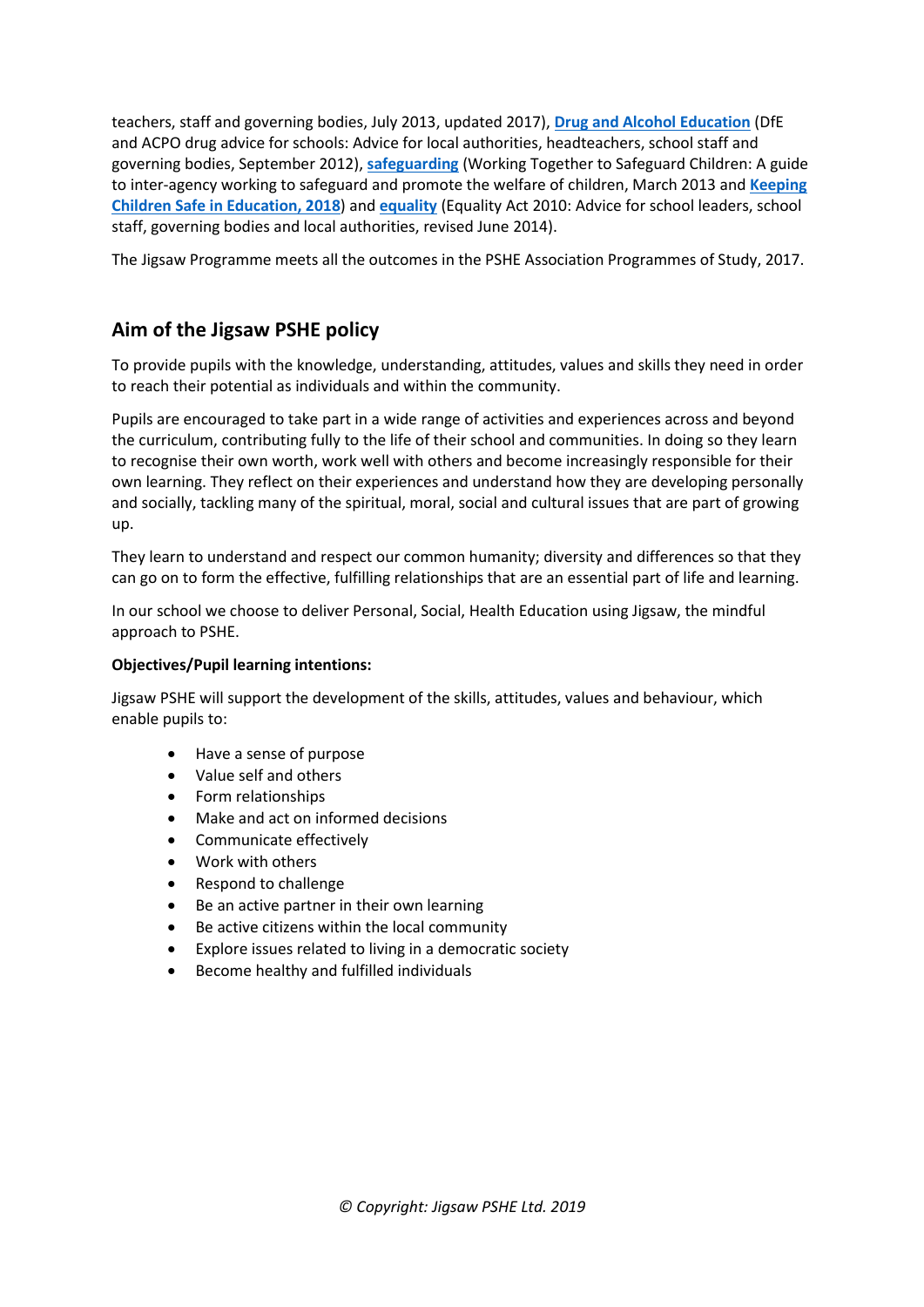#### **Jigsaw Content**

Jigsaw covers all areas of PSHE for the primary phase, as the table below shows:

| <b>Term</b> | <b>Puzzle name</b>        | Content                                                                                                                    |  |
|-------------|---------------------------|----------------------------------------------------------------------------------------------------------------------------|--|
| Autumn 1:   | Being Me in My<br>World   | Includes understanding my place in the class, school and global<br>community as well as devising Learning Charters         |  |
| Autumn 2:   | Celebrating<br>Difference | Includes anti-bullying (cyber and homophobic bullying included)<br>and diversity work                                      |  |
| Spring 1:   | Dreams and Goals          | Includes goal-setting, aspirations and resilience building                                                                 |  |
| Spring 2:   | <b>Healthy Me</b>         | Includes drugs and alcohol education, self-esteem and<br>confidence as well as healthy lifestyle choices (on and off line) |  |
| Summer 1:   | Relationships             | Includes understanding friendship, family and other<br>relationships, conflict resolution and communication skills         |  |
| Summer 2:   | <b>Changing Me</b>        | Includes Sex and Relationship Education in the context of looking<br>at and managing change                                |  |

## **Relationship and Sex Education (Relationships, Sex and Health Education)**

## **Definition of Relationships, Sex and Health Education (RSHE)**

From September 2020, Relationships Education is compulsory for all primary schools as set out in the DfE Guidance (2019). For all maintained schools there is also a statutory duty to provide Health Education. This includes primary aged children learning about the *'changing adolescent body'*, included in the expected outcomes for primary Health Education. (Relationships Education, Relationships and Sex Education, and Health Education, DfE, 2019). There is a current statutory duty for Independent schools to provide PSHE and they must meet the Independent School Standards as set out in the Education (Independent School Regulations 2014). Independent schools may find the DfE guidance on Relationships Education, Sex Education and Health Education useful in planning and age-appropriate curriculum.

All primary schools are legally obliged to have an up-to-date policy for Relationships and Sex Education (RSE) that describes the content and organisation of RSE. In primary schools if the decision is taken to teach sex education beyond Relationships and Health Education and National curriculum Science, this should also be documented in the policy. The policy should be made available to parents/carers on request and also available on the school's website. It is the school governors' responsibility to ensure that the policy is developed and implemented effectively.

Effective Relationships and Sex Education can make a significant contribution to the development of the personal skills needed by pupils if they are to establish and maintain relationships. It also enables children and young people to make responsible and informed decisions about their health and wellbeing. This is why the DfE recommend: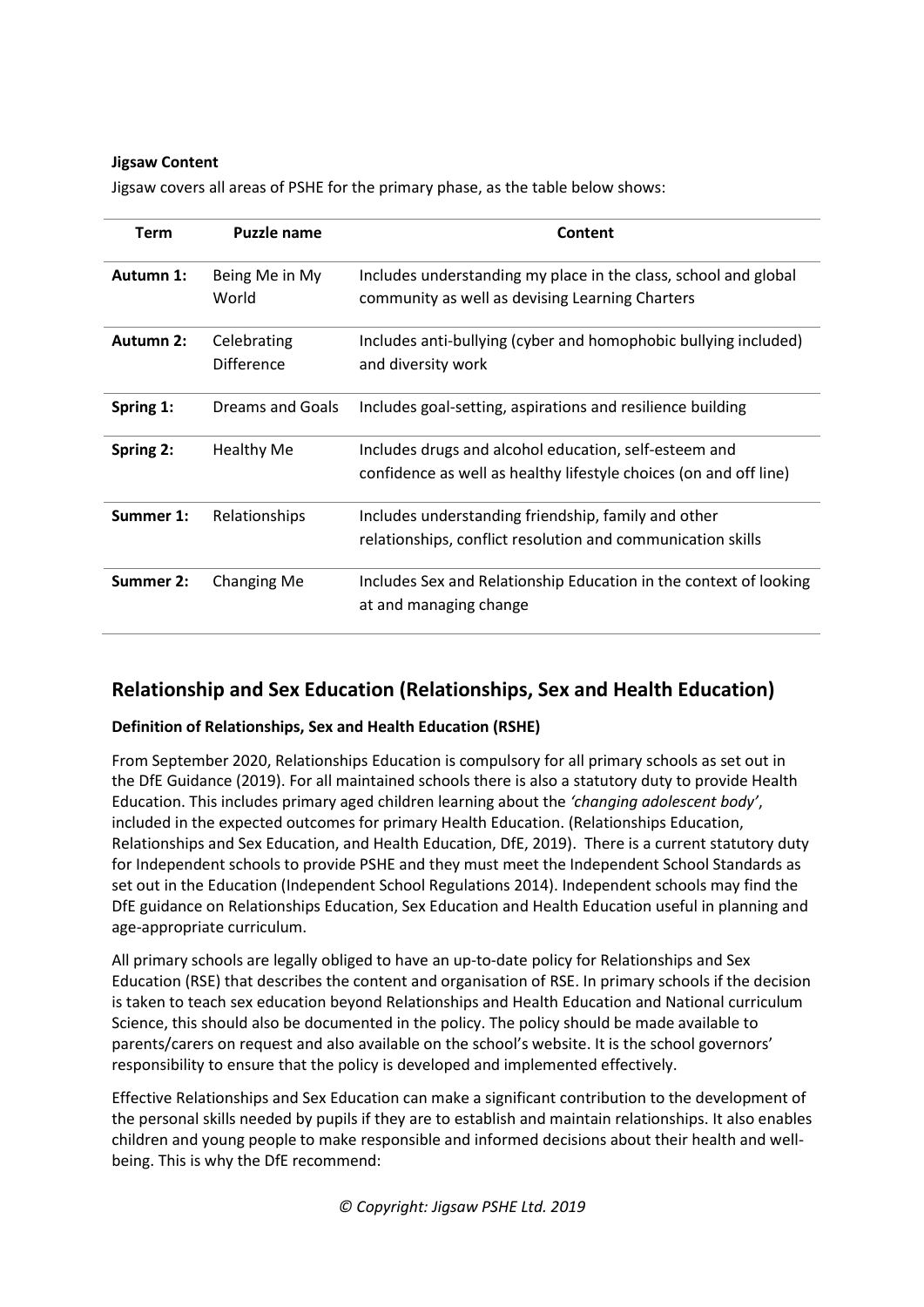"… *that all primary schools should have a sex education programme tailored to the age and the physical and emotional maturity of the pupils. It should ensure that both boys and girls are prepared for the changes that adolescence brings and – drawing on knowledge of the human life cycle set out in the national curriculum for science - how a baby is conceived and born."* (Relationships Education, Relationships and Sex Education, and Health Education, DfE, 2019, para 67).

## **Compulsory aspects of Relationships, Sex and Health Education.**

End of primary expectations and curriculum content is given in the Relationships Education, Relationships and Sex Education, and Health Education DfE guidance (2019). It is up to schools to determine how this is taught as part of a broad and balanced curriculum. Where a school delivers this as part of a whole programme of PSHE, such as Jigsaw, they are free to continue with this approach.

The sex education contained in National Curriculum science (Key Stages 1–4) is compulsory in maintained schools.

- 'All children, including those who develop earlier than average, need to know about puberty before they experience the onset of physical changes' (1.13)
- Children should learn 'how a baby is conceived and born' before they leave primary school (1.16)

RSHE plays a very important part in fulfilling the statutory duties all schools have to meet. RSHE helps children understand the difference between safe and abusive relationships and equips them with the skills to get help if they need it. It also teaches them about the importance of a healthy lifestyle and positive mental health, about online and off line safety. Schools have responsibilities for safeguarding and a legal duty to promote pupil well-being (Education and Inspections Act 2006 Section 38).

- Sex and Relationships Education (SRE) is an important part of PSHE Education (DfE, 2014).
- When any school provides RSE they must have regard to the Secretary of States guidance; this is a statutory duty. Ofsted will evaluate how schools help to ensure a healthy lifestyle for their children (Ofsted, 2019, Education Inspection Framework Para 28).
- It is compulsory for all maintained schools to teach the parts of sex education that fall under National Curriculum Science which must be taught to all pupils of primary and secondary age e.g. the biological aspects of puberty and reproduction (Education Act 1996, National Curriculum 2014).

Updated government safeguarding guidance is now available [\(Keeping Children Safe in Education,](https://www.gov.uk/government/publications/keeping-children-safe-in-education--2)  [2018](https://www.gov.uk/government/publications/keeping-children-safe-in-education--2)) and includes a section about being alert to signs that young girls may be at risk of female genital mutilation (FGM). School summer holidays especially during the transition from primary to secondary schools is thought to be a key risk time for FGM. See also the governmen[t Multi-agency](https://www.gov.uk/government/publications/multi-agency-statutory-guidance-on-female-genital-mutilation)  practice guidelines: [Female Genital Mutilation \(2016\)](https://www.gov.uk/government/publications/multi-agency-statutory-guidance-on-female-genital-mutilation) which includes a section for schools.

RSHE has clear links with other school policies aimed at promoting pupils' spiritual, moral, social and cultural development, including the:

- Anti-Bullying Policy
- Behaviour Policy
- Confidentiality Policy
- Drug and Alcohol Education Policy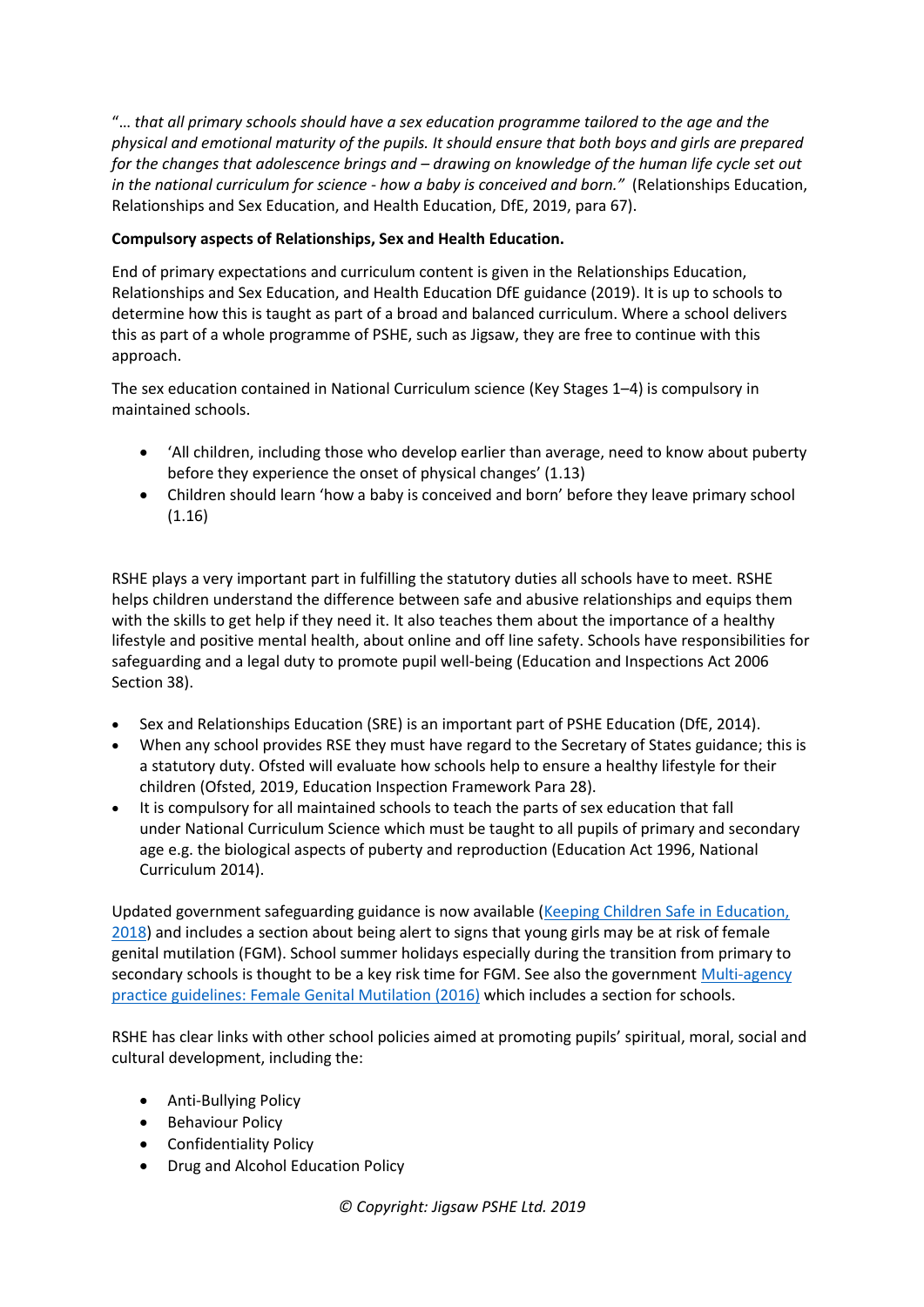- Equal Opportunities Policy
- Health and Safety Policy
- **ICT Policy and Safe Internet Use Policy**
- Inclusion Policy
- RE Policy
- Safeguarding/Child Protection Policy
- SMSC Policy
- Special Educational Needs Policy

## **The role of the Headteacher and Governing body**

It is the responsibility of the Governors to ensure that as well as fulfilling their legal obligations, the governing boards or management committee should also make sure that:

- all pupils make progress in achieving the expected educational outcomes in regard to RSHE;
- RSHE is well led, effectively managed and well planned;
- the quality of RSHE provision is subject to regular and effective self-evaluation;
- teaching is delivered in ways that are accessible to all pupils with SEND;

• clear information is provided for parents on the subject content and the right to request that their child is withdrawn; and,

• the subjects are resourced, staffed and timetabled in a way that ensures that the school can fulfil its legal obligations

The headteacher liaises with external agencies regarding the school RSHE programme and ensures that all adults who work with children on these issues are aware of the school policy, and that they work within this framework. The headteacher monitors this policy on a regular basis and reports to governors, when requested, on the effectiveness of the policy. Parents should be consulted on the RSE policy and have the opportunity to express their views. They also must be informed of the limits of their right to withdraw their child from sex education and have the opportunity to do so within these limits.

#### **Monitoring and Review**

The Curriculum Committee of the governing body monitors the RSE policy on an annual basis. This committee reports its findings and recommendations to the full governing body, as necessary, if the policy needs modification. The Curriculum Committee gives serious consideration to any comments from parents about the sex education programme, and makes a record of all such comments. Governors require the headteacher to keep a written record, giving details of the content and delivery of the RSE programme that is taught in your school. Governors should scrutinise materials to check they are in accordance with the school's ethos. Parents and carers have the right to see sample materials used within the teaching of RHSE and can do so by prior appointment with a member of staff, or at any open evening the school chooses to hold about this curriculum area. As Jigsaw materials are copyrighted the school is not permitted to put teaching materials on the public facing website, or provide electronic copies of materials to parents and carers at home.

## **Equalities**

The Equality Act 2010 covers the way the curriculum is delivered, as schools and other education providers must ensure that issues are taught in a way that does not subject pupils to discrimination.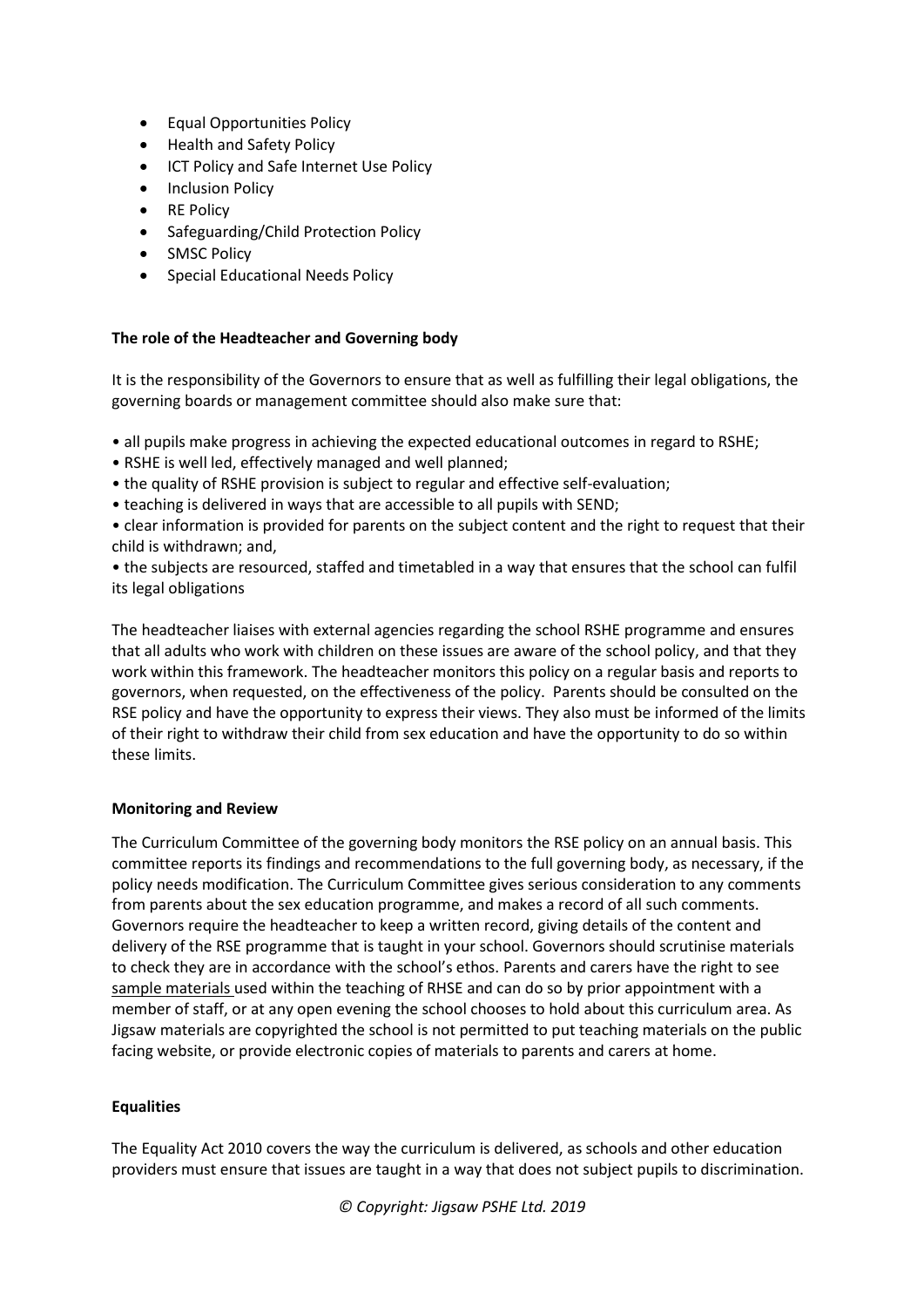Schools have a duty under the Equality Act to ensure that teaching is accessible to all children and young people, including those who are lesbian, gay, bisexual and transgender (LGBT). Inclusive RSHE will foster good relations between pupils, tackle all types of prejudice – including homophobia – and promote understanding and respect. The Department for Education has produced advice on The Equality Act 2010 and schools (DfE, 2014b).

Schools have a legal duty to promote equality (Equality Act, 2010) and to combat bullying (Education Act, 2006) (which includes homophobic, sexist, sexual and transphobic bullying) and Section 4.2 of the national curriculum (2014) states "Teachers should take account of their duties under equal opportunities legislation that covers race, disability, sex, religion or belief, sexual orientation, pregnancy and maternity, and gender reassignment."

*"Schools should be alive to issues such as everyday sexism, misogyny, homophobia and gender stereotypes and take positive action to build a culture where these are not tolerated, and any occurrences are identified and tackled. Staff have an important role to play in modelling positive behaviours. School pastoral and behaviour policies should support all pupils*." (DfE, 2019)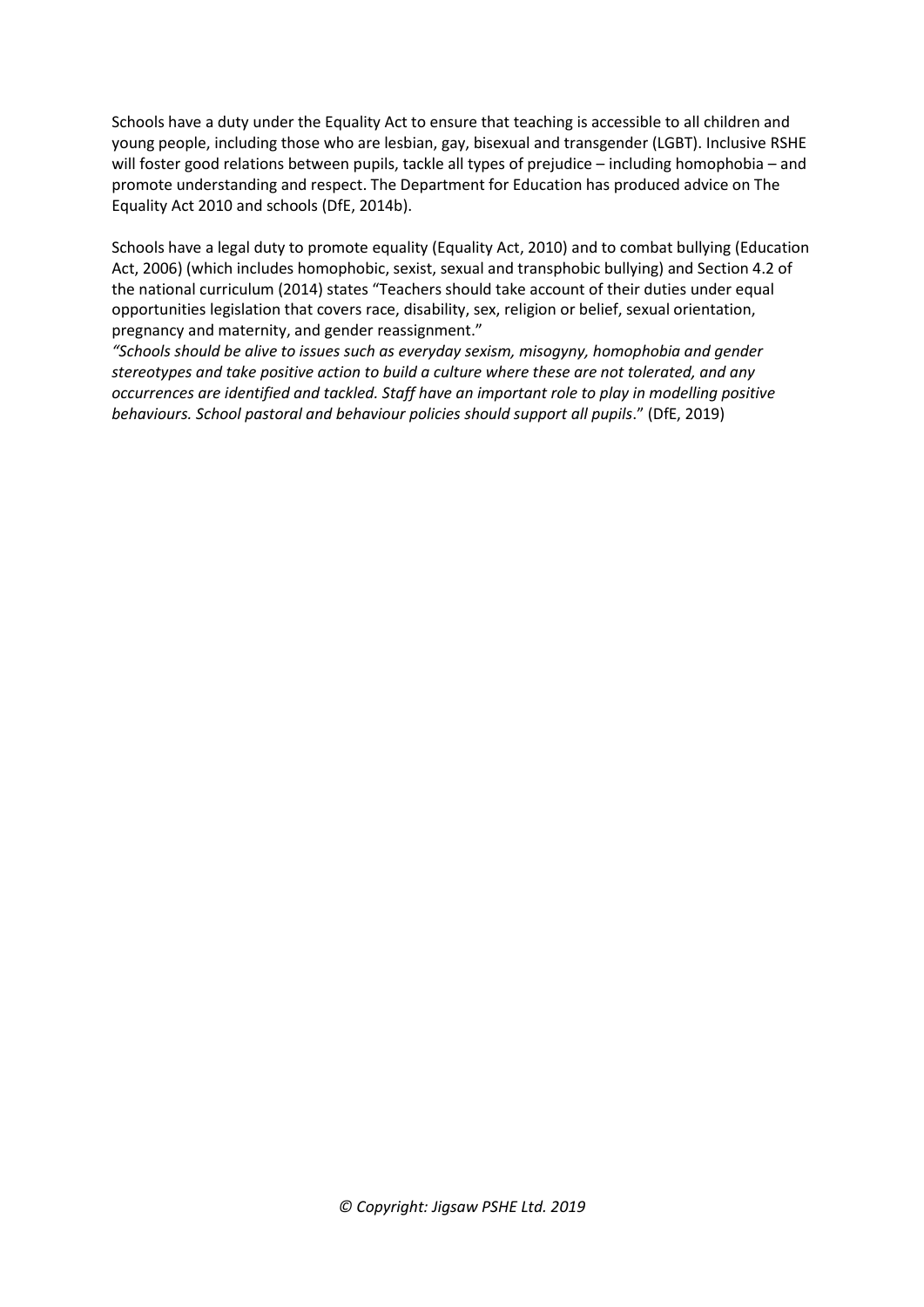## *Jigsaw RSE Content*

The grid below shows specific RSE content for each year group:

## *Age*

- 4-5 Family life; making friends; falling out and making up; being a good friend; dealing with bullying; growing up -how have I changed from baby to now; bodies (NOT including names of sexual parts); respecting my body and looking after it e.g. personal hygiene.
- 5-6 Recognising bullying and how to deal with it; celebrating differences between people; making new friends; belonging to a family; being a good friend; physical contact preferences; people who help us; qualities as a friend and person; celebrating people who are special to me; life cycles – animal and human; changes in me; changes since being a baby; differences between female and male bodies (correct terminology: penis, vagina, testicles, vulva); respecting my body and understand which parts are private.
- 6-7 Assumptions and stereotypes about gender; understanding bullying; standing up for self and others; making new friends; gender diversity; celebrating difference and remaining friends; learning with others; group co-operation; different types of family; physical contact boundaries; friendship and conflict; secrets (including those that might worry us);trust and appreciation; expressing appreciation for special relationships; life cycles in nature; growing from young to old; increasing independence; differences in female and male bodies (correct terminology); assertiveness; appreciate that some parts of my body are private.
- 7-8 Seeing things from others' perspectives; Families and their differences; family conflict and how to manage it (child-centred); witnessing bullying and how to solve it; homophobic bullying; recognising how words can be hurtful; giving and receiving compliments; respect for myself and others; healthy and safe choices; family roles and responsibilities; friendship and negotiation; keeping safe online and who to go to for help; being aware of how my choices affect

Others; awareness of how other children have different lives; expressing appreciation for family and friends; how babies grow; understanding a baby's needs; outside body changes at puberty; inside body changes at puberty; family stereotypes.

- 8-9 Challenging assumptions; judging by appearance; accepting self and others; understanding influences; understanding bullying including the role of the bystander; problem-solving in relationships; identifying how special and unique everyone is; first impressions; working in a group; celebrating contributions of others; healthier friendships; group dynamics; assertiveness; peer pressure; celebrating inner strength; jealousy; love and loss; memories of loved ones; getting on and falling out; girlfriends and boyfriends; showing appreciation to people and animals; being unique; having a baby (simple explanation of conception); girls and puberty; boys and puberty; confidence in change; accepting change.
- 9-10 Cultural differences and how they can cause conflict; racism; rumours and name-calling; types of bullying; enjoying and respecting other cultures; body image; self-recognition and self-worth; building self-esteem; safer online communities; rights and responsibilities online; online gaming and gambling; reducing screen time; dangers of online grooming; SMARRT internet safety rules; Self and body image; influence of online and media on body image; puberty for girls; puberty for boys; conception (including IVF); growing responsibility; coping with change.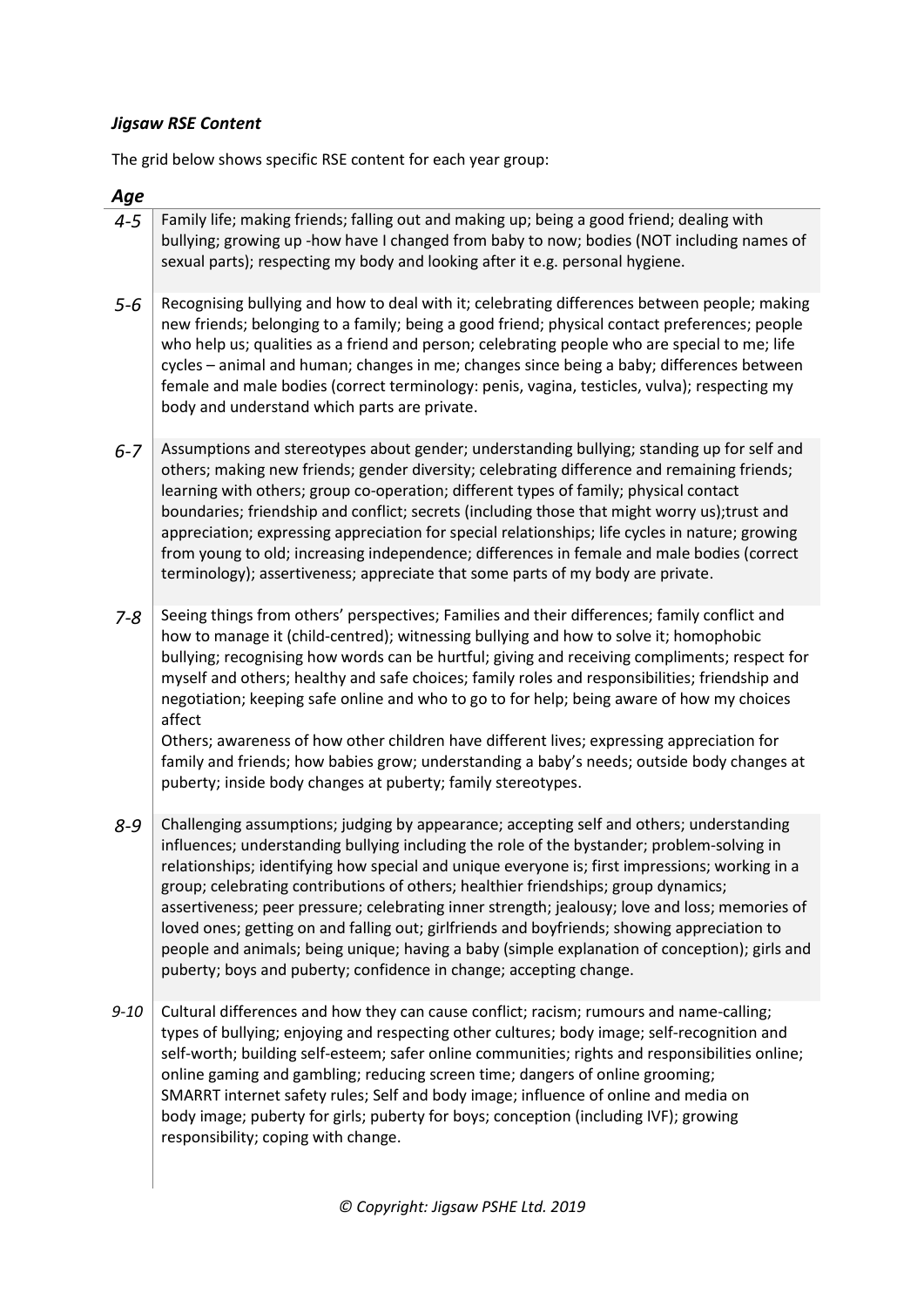10-11 Children's universal rights; feeling welcome and valued; choices, consequences and rewards; group dynamics; democracy, having a voice; anti-social behaviour; role-modelling; perceptions of normality; understanding disability; understanding what transgender means; power struggles; understanding bullying; inclusion/exclusion; difference as conflict; difference as celebration; empathy; exploitation, including 'county-lines' and gang culture; love and loss; managing feelings; power and control; assertiveness; technology safety; responsibility with technology

use; self-image, body image; puberty and feelings; conception to birth; reflections about change; physical attraction; respect and consent; boyfriends/girlfriends; sexting.

## **Withdrawal from RSE lessons**

Parents/carers have the right to withdraw their children from Sex Education provided at school except for those parts included in statutory National Curriculum Science and that included within Statutory Relationships and Health Education. Those parents/carers wishing to exercise this right are invited in to see the head teacher and/or Jigsaw Lead in school who will explore any concerns and discuss any impact that withdrawal may have on the child. Once a child has been withdrawn they cannot take part in the **specific sex education lessons** until the request for withdrawal has been removed. Materials are available to parents/carers who wish to supplement the school sex education programme or who wish to deliver sex education to their children at home. **Parents and carers cannot withdraw from any aspect of Relationships Education and also in maintained schools, Health Education lessons covering the changing adolescent body (puberty).**

#### **Working with parents and carers**

The government guidance on Relationships, Sex Education and Health Education (DfE, 2019) emphasises the importance of schools working in partnership with parents and carers. Parents/carers should be aware that schools are legally required to provide a broad and balanced curriculum. Sex and relationships topics can arise incidentally in other subjects, such as Science, Geography, History, RE, and it is not possible to withdraw pupils from these relatively limited and often unplanned discussions. Parents should be given every opportunity to understand the purpose and content of Relationships Education and RSHE. Good communication and opportunities for parents to understand and ask questions about the school's approach can help increase confidence in the curriculum.

## **Girl's understanding of sanitary products and disposal in school**

As part of lessons on puberty girls will be made aware of the procedures in place for accessing and the safe disposal of sanitary products. The school is aware that period poverty can be an issue for some pupils, and will to the best of its ability ensure that girls have access to appropriate sanitary products during school time.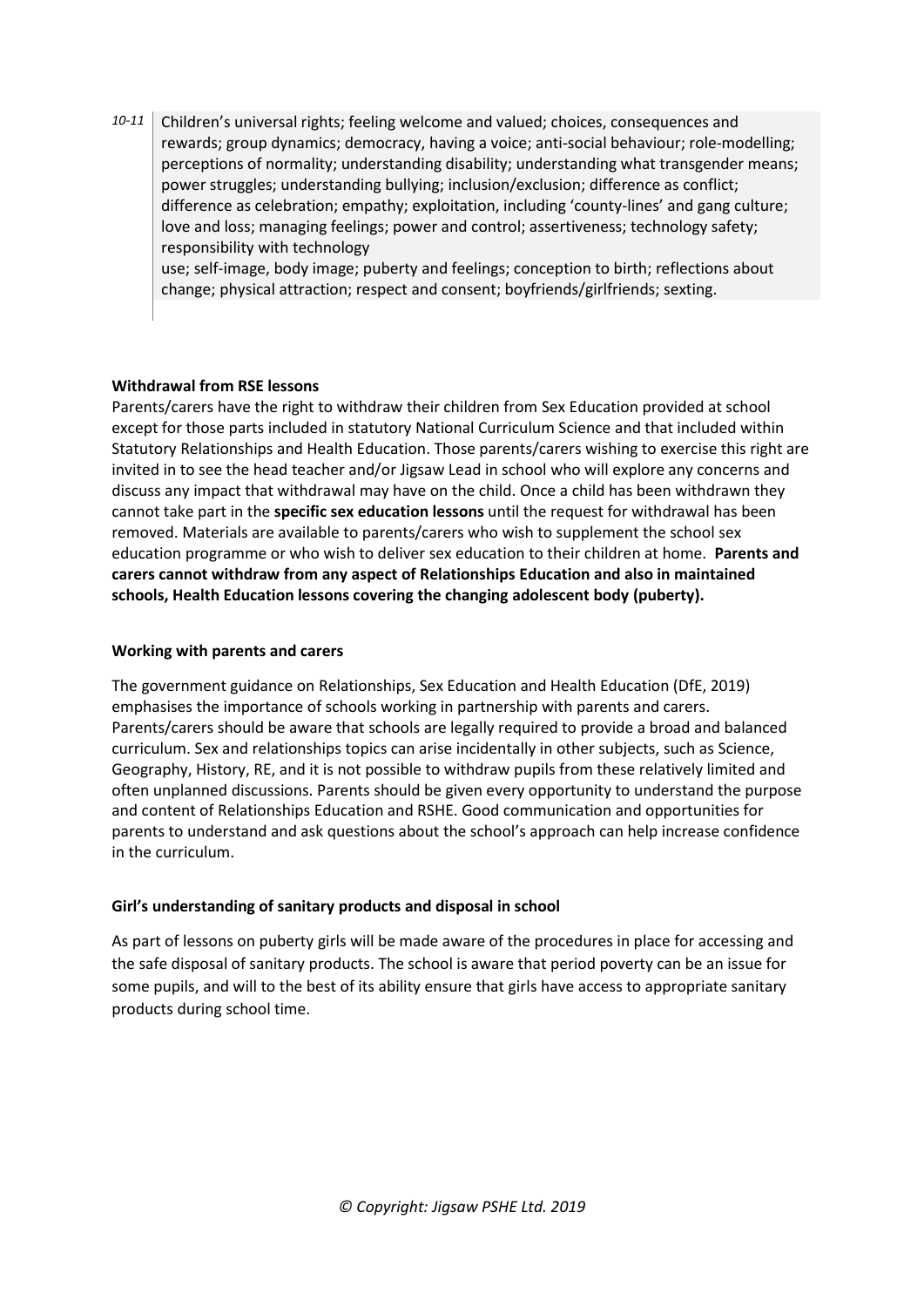## **Health Education including substance education, mental health education and safety education**

Effective Health Education can make a significant contribution to the development of the personal skills needed by pupils as they grow up. It also enables young people to make responsible and informed decisions about their own and others' health and well-being.

## **Moral and Values Framework**

The Health Education programme at our school reflects the school ethos and demonstrates and encourages the following values. For example:

- o Respect for self
- o Respect for others
- o Responsibility for their own actions
- o Responsibility for their family, friends, schools and wider community

## *Jigsaw's Health Education Content*

The grid below shows specific Health Education content for each year group:

## *Age*

| $4 - 5$ | Understanding feelings; Identifying talents; being special;<br>challenges; perseverance; goal-setting; overcoming obstacles;<br>seeking help; physical activity; healthy food; sleep; keeping clean;<br>being safe; respecting my body; growing up; growth and change;<br>fun and fears; celebrations.                                                                                                                                                                                                                                                                                              |
|---------|-----------------------------------------------------------------------------------------------------------------------------------------------------------------------------------------------------------------------------------------------------------------------------------------------------------------------------------------------------------------------------------------------------------------------------------------------------------------------------------------------------------------------------------------------------------------------------------------------------|
| 5-6     | Feeling special and safe; rewards and feeling proud; consequences;<br>setting goals; identifying successes and achievements; tackling new<br>challenges; identifying and overcoming obstacles; feelings of<br>success; keeping myself healthy; healthier lifestyle choices<br>(including oral health); keeping clean; being safe; medicine<br>safety/safety with household items; road safety; linking health and<br>happiness; people who help us; changes in me; changes since being<br>a baby; linking growing and learning; coping with change.                                                 |
| $6 - 7$ | Hopes and fears for the year; recognising feelings; achieving<br>realistic goals; perseverance; motivation; healthier choices;<br>relaxation; healthy eating and nutrition; healthier snacks and<br>sharing food; growing from young to old.                                                                                                                                                                                                                                                                                                                                                        |
| 7-8     | Self-identity and worth; positivity in challenges; responsible choices;<br>giving and receiving compliments; difficult challenges and achieving<br>Success; dreams and ambitions; new challenges; motivation and<br>enthusiasm; recognising and trying to overcome obstacles;<br>evaluating learning processes; managing feelings; simple budgeting;<br>exercise; fitness challenges; food labelling and healthy swaps;<br>attitudes towards drugs; keeping safe and why it's<br>important online and off line; respect for myself and others<br>healthy and safe choices; body changes at puberty. |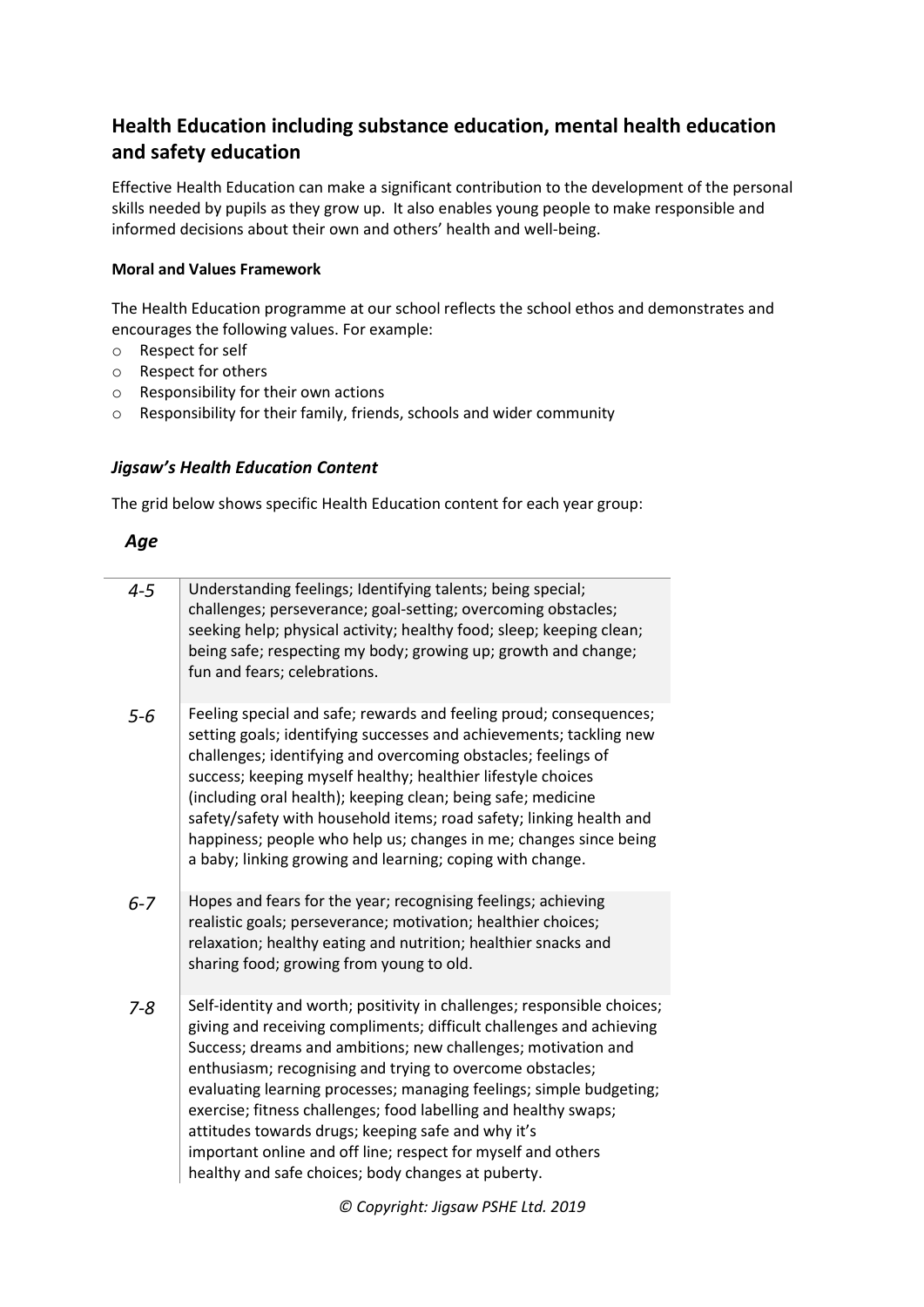- *8-9* What motivates behaviour; rewards and consequences; accepting self and others; understanding influences; hopes and dreams; overcoming disappointment; creating new, realistic dreams; achieving goals; resilience; positive attitudes; healthier friendships; group dynamics; smoking; alcohol; assertiveness; peer pressure; celebrating inner strength; jealousy; love and loss; memories of loved ones; body changes at puberty.
- *9-10* Being a citizen; rights and responsibilities; rewards and consequences; how behaviour affects groups; democracy, having a voice, participating; material wealth and happiness; future dreams; the importance of money; jobs and careers; dream job and how to get there; goals in different cultures; supporting others (charity); motivation; smoking, including vaping; alcohol; alcohol and antisocial behaviour; emergency aid; body image; relationships with food; healthy and safe choices; motivation and behaviour; changes in the body at puberty.
- *10-11* Choices, consequences and rewards; group dynamics; democracy, having a voice; emotions in success; making a difference in the world; motivation; recognising achievements; compliments; taking personal responsibility; how substances affect the body; exploitation, including 'county lines' and gang culture; emotional and mental health; managing stress; mental health; identifying mental health worries and sources of support; love and loss; managing feelings; power and control; assertiveness; technology safety; take responsibility with technology use; self-image; body image; impact of media; discernment; puberty; reflections about change; respect and consent.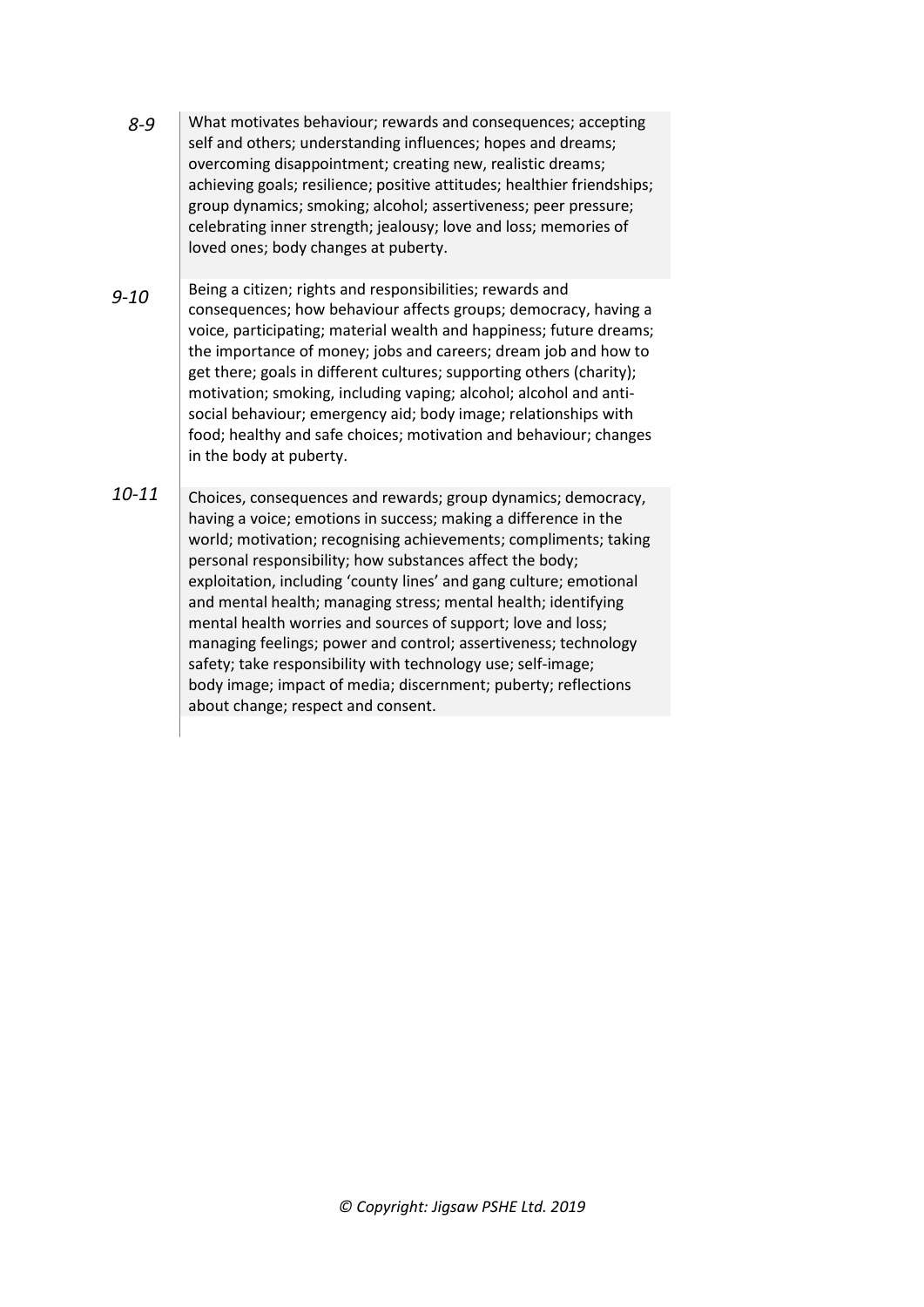#### **How is Jigsaw PSHE organised in school?**

Jigsaw brings together PSHE Education, emotional literacy, social skills and spiritual development in a comprehensive scheme of learning. Teaching strategies are varied and are mindful of preferred learning styles and the need for differentiation. Jigsaw is designed as a whole school approach, with all year groups working on the same theme (Puzzle) at the same time. This enables each Puzzle to start with an introductory assembly, generating a whole school focus for adults and children alike.

There are six Puzzles in Jigsaw that are designed to progress in sequence from Autumn to June/July. Each Puzzle has six Pieces (lessons) which work towards an 'end product', for example, The School Learning Charter or The Garden of Dreams and Goals.

Each Piece (lesson) has two Learning Intentions: one is based on specific PSHE learning (covering the non-statutory national framework for PSHE Education and the statutory Relationships and Health Education guidance, but enhanced to address children's needs today); and one is based on emotional literacy and social skills development to enhance children's emotional and mental health. The enhancements mean that Jigsaw, the mindful approach to PSHE, is relevant to children living in today's world as it helps them understand and be equipped to cope with issues like body image, cyber and homophobic bullying, and internet safety.

Every Piece (lesson) contributes to at least one of these aspects of children's development. This is mapped on each Piece and balanced across each year group.

At Holtsmere End Junior School Mrs Hawker is the PSHE curriculum leader. Class teachers teach all aspects of the Relationships and Sex Education and PSHE curriculum using the Jigsaw resources.

#### **Differentiation/SEN**

Jigsaw is written as a universal core curriculum provision for all children. Inclusivity is part of its philosophy. Teachers will need, as always, to tailor each Piece (lesson) to meet the needs of the children in their classes. To support this differentiation, many Jigsaw Pieces (lessons) suggest creative learning activities that allow children to choose the media with which they work and give them scope to work to their full potential. If any changes are implemented nationally as a result of the Rochford Review Jigsaw will make the necessary amendments and offer this free update to all its schools.

#### **Safeguarding**

Teachers need to be aware that sometimes disclosures may be made during Jigsaw lessons; in which case, safeguarding procedures must be followed immediately. Sometimes it is clear that certain children may need time to talk one-to-one after the lesson closes. It is important to allow the time and appropriate staffing for this to happen. If disclosures occur, the school's disclosure and/or confidentiality policy is followed.

#### **Assessment**

Teachers will be eager to ensure children are making progress with their learning throughout their Jigsaw experience. Therefore, each Puzzle (unit of work) has a built-in assessment task, usually in Lesson (Piece) 6. This task is the formal opportunity for teacher assessment, but also offers children the chance to assess their own learning and have a conversation with the teacher about their two opinions. In addition, as part of the Help me Reflect section of every Jigsaw lesson, children can complete a self/peer assessment using the My Jigsaw Journey/Learning resource that accompanies each lesson. All assessed work can be collated as part of the children's Jigsaw Journals.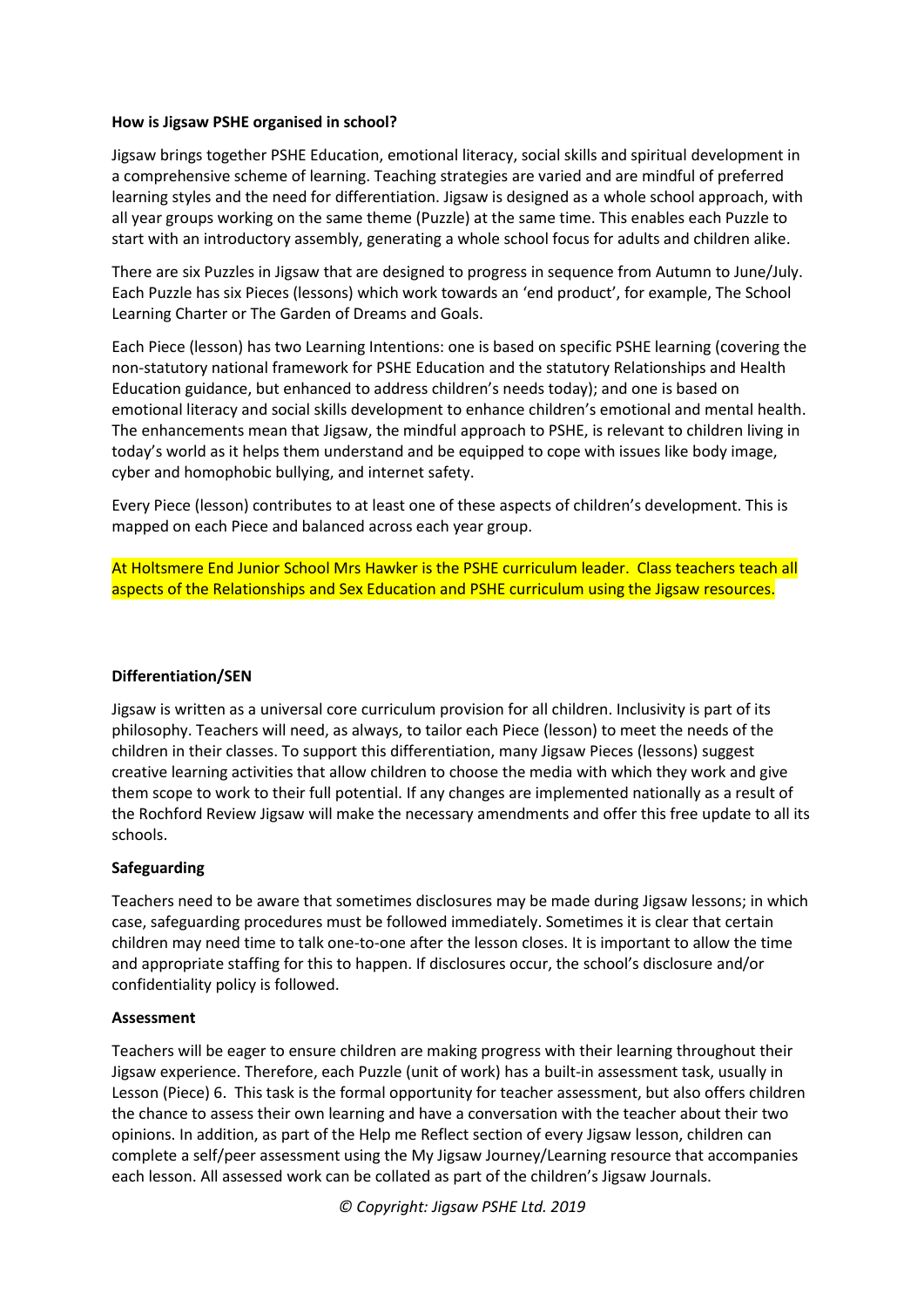Each Puzzle (unit of work) has a set of three level descriptors for each year group:

*Working towards Working at Working beyond*

#### **Recording and tracking progress**

To support the teacher in tracking each child's Jigsaw Learning progress throughout the year, there is a Pupil Tracking Grid. This sheet has the three attainment descriptors for each Puzzle. After each Puzzle is completed, the teacher, using a best-fit approach, decides whether the child is working at, towards or beyond and highlights the appropriate descriptor box on that child's overview sheet. There is also space for the teacher's comments. This sheet gives a quick visual representation of where the child is in each Puzzle.

## **Reporting to Parents/Carers**

Each Puzzle's assessment tasks, attainment and children's Jigsaw Journals assist the teacher in reporting meaningful learning progress to parents/carers. The descriptors can be used as a starting point when considering what to write on children's reports.

## **The Attainment Descriptors**

Please be aware that these attainment descriptors are specific to Jigsaw and to year groups. They are designed to give guidance when considering each child's learning journey. They are *not* nationally-recognised. There are no national level descriptors for PSHE.

The Jigsaw philosophy is that children are praised and their achievements celebrated in every Piece (lesson). It demands a positive relationship between the teacher and the children which, in itself, values and celebrates each individual. Appropriate time is allocated for this process.

## **Monitoring and evaluation**

The PSHE co-ordinator will monitor delivery of the programme through observation and discussion with teaching staff to ensure consistent and coherent curriculum provision.

Evaluation of the programme's effectiveness will be conducted on the basis of:

- Pupil and teacher evaluation of the content and learning processes
- Staff meetings to review and share experience

#### **External contributors**

External contributors from the community, e.g. health promotion specialists, school nurses, social workers, and community police and fire officers, make a valuable contribution to the Jigsaw PSHE programme. Their input should be carefully planned and monitored so as to fit into and complement the programme.

Teachers MUST always be present during these sessions and remain responsible for the delivery of the Jigsaw PSHE programme.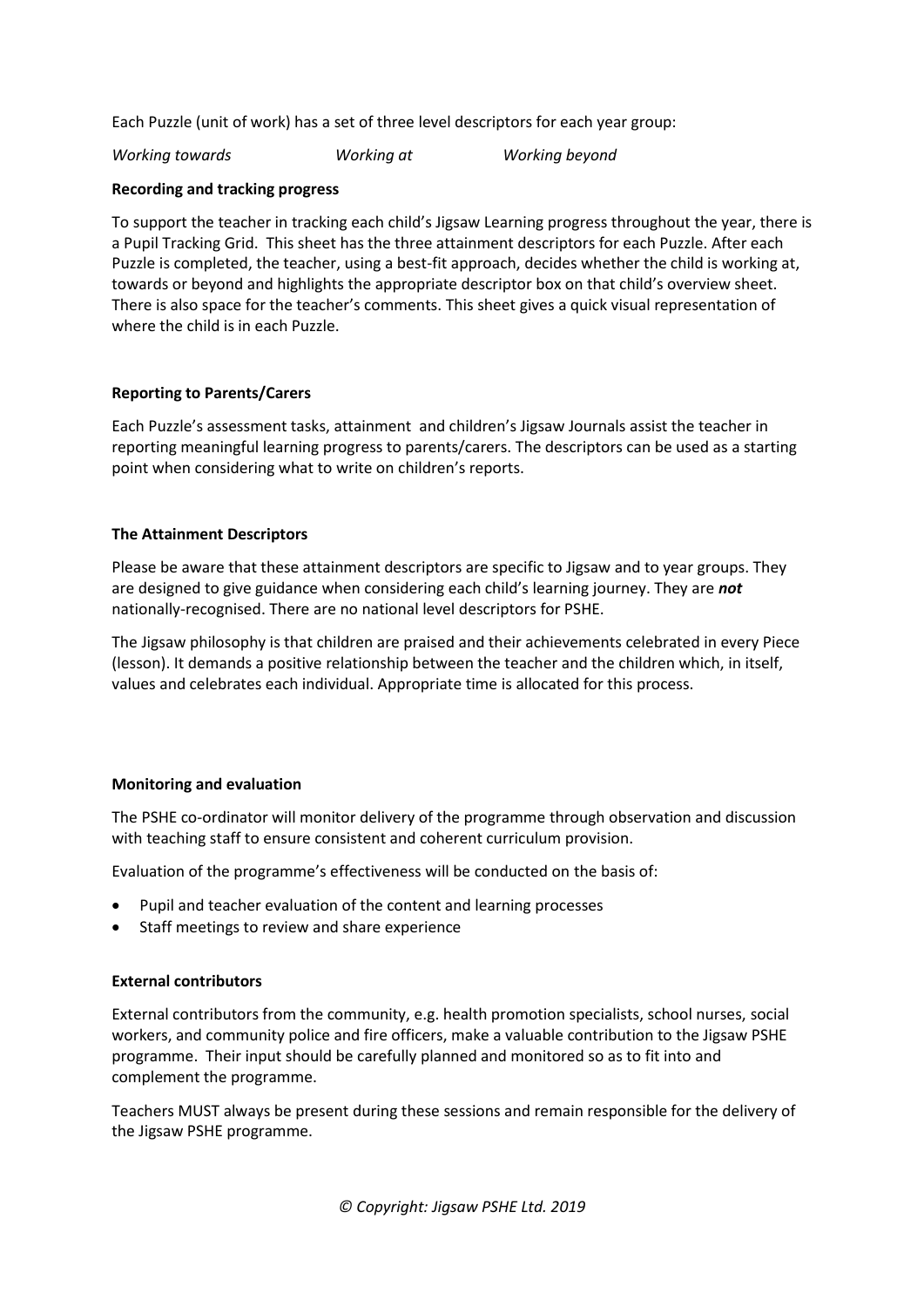#### **The Learning Environment**

Establishing a safe, open and positive learning environment based on trusting relationships between all members of the class, adults and children alike, is vital. To enable this, it is important that 'ground rules' are agreed and owned at the beginning of the year and are reinforced in every Piece (lesson) – by using The Jigsaw Charter. (Ideally, teachers and children will devise their own Jigsaw Charter at the beginning of the year so that they have ownership of it.) It needs to include the aspects below:

The Jigsaw Charter

- We take turns to speak
- We use kind and positive words
- We listen to each other
- We have the right to pass
- We only use names when giving compliments or when being positive
- We respect each other's privacy (confidentiality)

## **Teaching Sensitive and Controversial Issues**

Sensitive and controversial issues are certain to arise in learning from real-life experience. Teachers will be prepared to handle personal issues arising from the work, to deal sensitively with, and to follow up appropriately, disclosures made in a group or individual setting. Issues that we address that are likely to be sensitive and controversial because they have a political, social or personal impact or deal with values and beliefs include: family lifestyles and values, physical and medical issues, financial issues, bullying and bereavement.

Teachers will take all reasonable, practical steps to ensure that, where political or controversial issues are brought to pupils' attention, they are offered a balanced presentation of opposing views. Teachers will adopt strategies that seek to avoid bias on their part and will teach pupils how to recognise bias and evaluate evidence. Teachers will seek to establish a classroom climate in which all pupils are free from any fear of expressing reasonable points of view that contradict those held either by their class teachers or their peers.

#### **Answering Difficult Questions and Sensitive Issues**

Staff members are aware that views around RSHE-related issues are varied. However, while personal views are respected, all RSHE issues are taught without bias using Jigsaw. Topics are presented using a variety of views and beliefs so that pupils are able to form their own, informed opinions but also respect that others have the right to a different opinion.

Both formal and informal RSHE arising from pupils' questions are answered according to the age and maturity of the pupil(s) concerned. Questions do not have to be answered directly, and can be addressed individually later. The school believes that individual teachers must use their skill and discretion in this area and refer to the Child Protection Coordinator if they are concerned.

Our school believes that RSHE should meet the needs of all pupils, answer appropriate questions and offer support. In Jigsaw Pieces (lessons) that cover RSE provision, this should be regardless of their developing sexuality and be able to deal honestly and sensitively with sexual orientation and gender diversity, answer appropriate questions and offer support. LGBT+ bullying is dealt with strongly yet sensitively. The school liaises with parents/carers on this issue to reassure them of the content and context.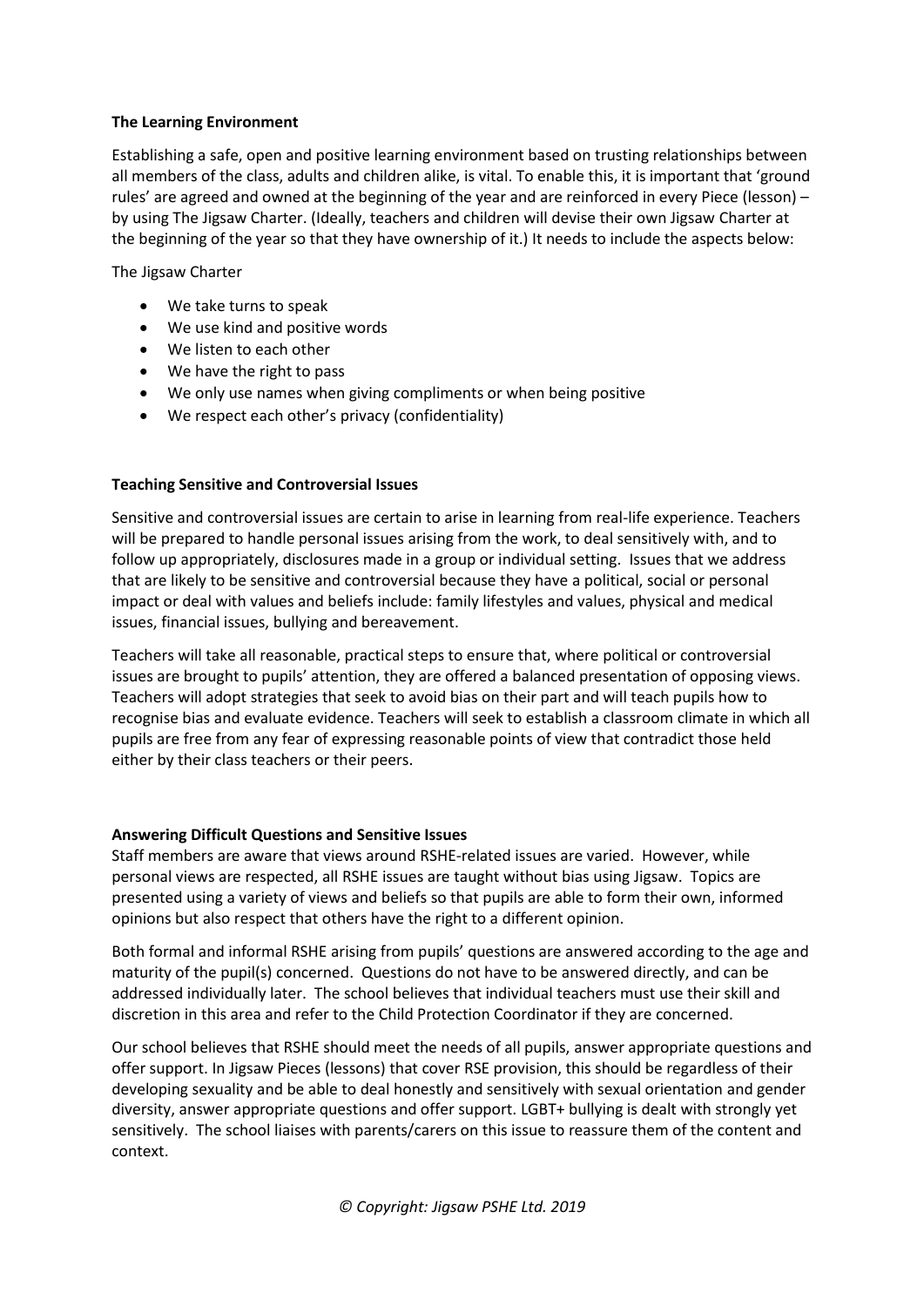#### **Involving parents and carers**

The school believes that it is important to have the support of parents, carers and the wider community for the Jigsaw PSHE programme. Parents and carers are/will be given the opportunity to find out about and discuss the Jigsaw PSHE programme through:

- Parent/carer Jigsaw awareness session
- Information shared on the school website
- Information leaflets/displays
- \* Opportunities to discuss any issues or concerns with a member of school staff.

## **Pupil Consultation:**

- It is useful for pupils to be consulted on their own personal, social and citizenship development. Ask pupils either in individual classes or through the school council what sort of person they would like to be by the time they leave this school; what qualities, skills, attitudes, values are important to them as people?
- Develop this further by asking pupils how they feel the school could support them with this, what initiatives the school could implement to support this e.g. friendship benches, peer mentoring systems.

## **Links to other policies and curriculum areas**

We recognise the clear link between Jigsaw PSHE and the following policies and staff are aware of the need to refer to these policies when appropriate.

- Science curriculum
- Teaching and Learning Policy
- **•** Equal Opportunities Policy
- Child Protection Policy

## **Training and support for staff**

All staff benefit from Jigsaw PSHE training in order to enhance their PSHE delivery skills. Opportunities are provided for staff to identify individual training needs on a yearly basis and relevant support is provided.

In addition to this, support for teaching and understanding PSHE issues is incorporated in our staff INSET programme, drawing on staff expertise and/or a range of external agencies.

#### **Dissemination**

This policy is available on our school website where it can be accessed by the community. Training is regularly delivered to staff on the policy content. Copies are available from the school office on request from parents/carers.

## **Confidentiality and Child Protection/Safeguarding Issues**

As a general rule a child's confidentiality is maintained by the teacher or member of staff concerned. If this person believes that the child is at risk or in danger, she/he talks to the named child protection co-ordinator who takes action as laid down in the Child Protection Policy. All staff members are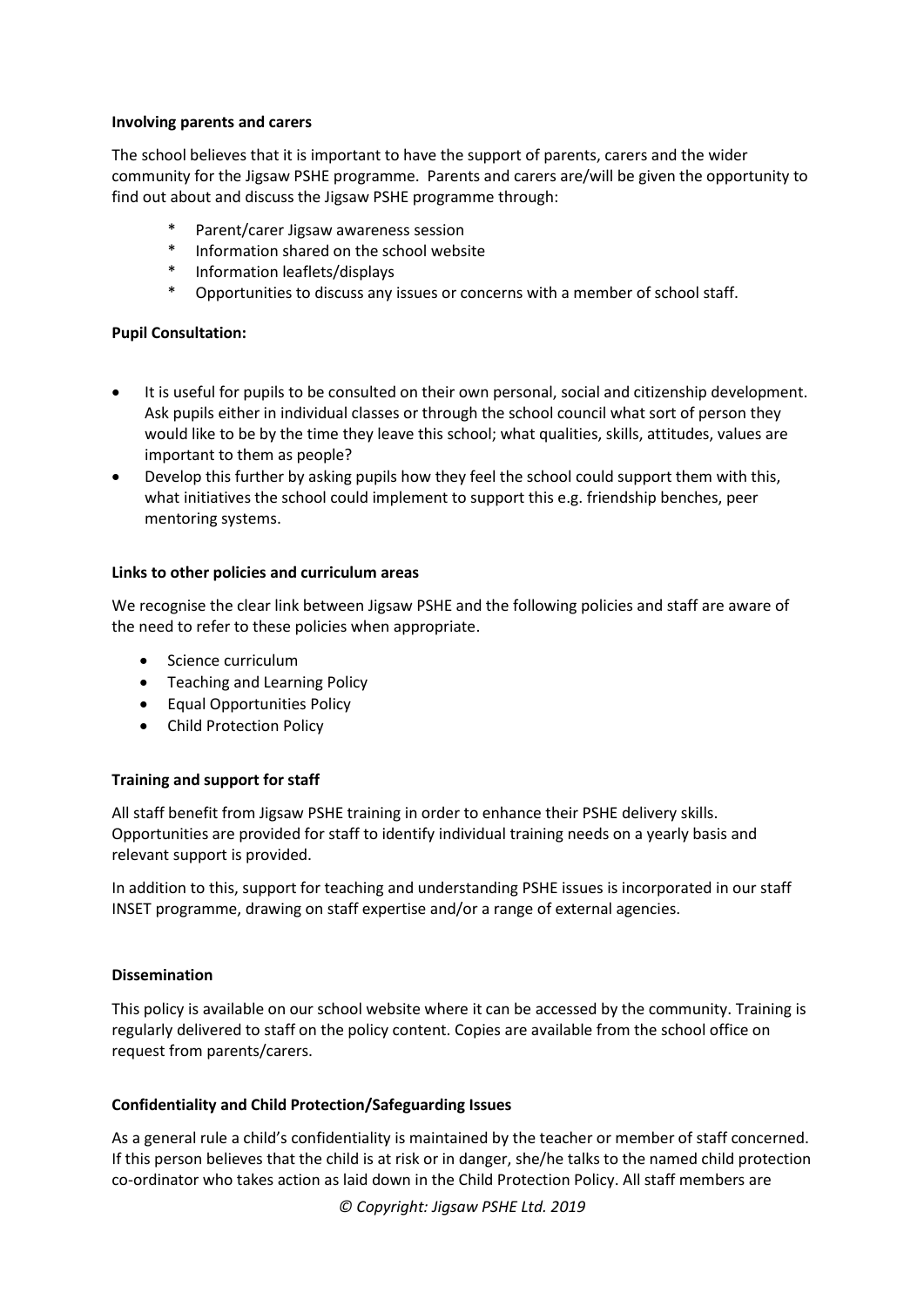familiar with the policy and know the identity of the member of staff with responsibility for Child Protection issues. The child concerned will be informed that confidentiality is being breached and reasons why. The child will be supported by the teacher throughout the process.